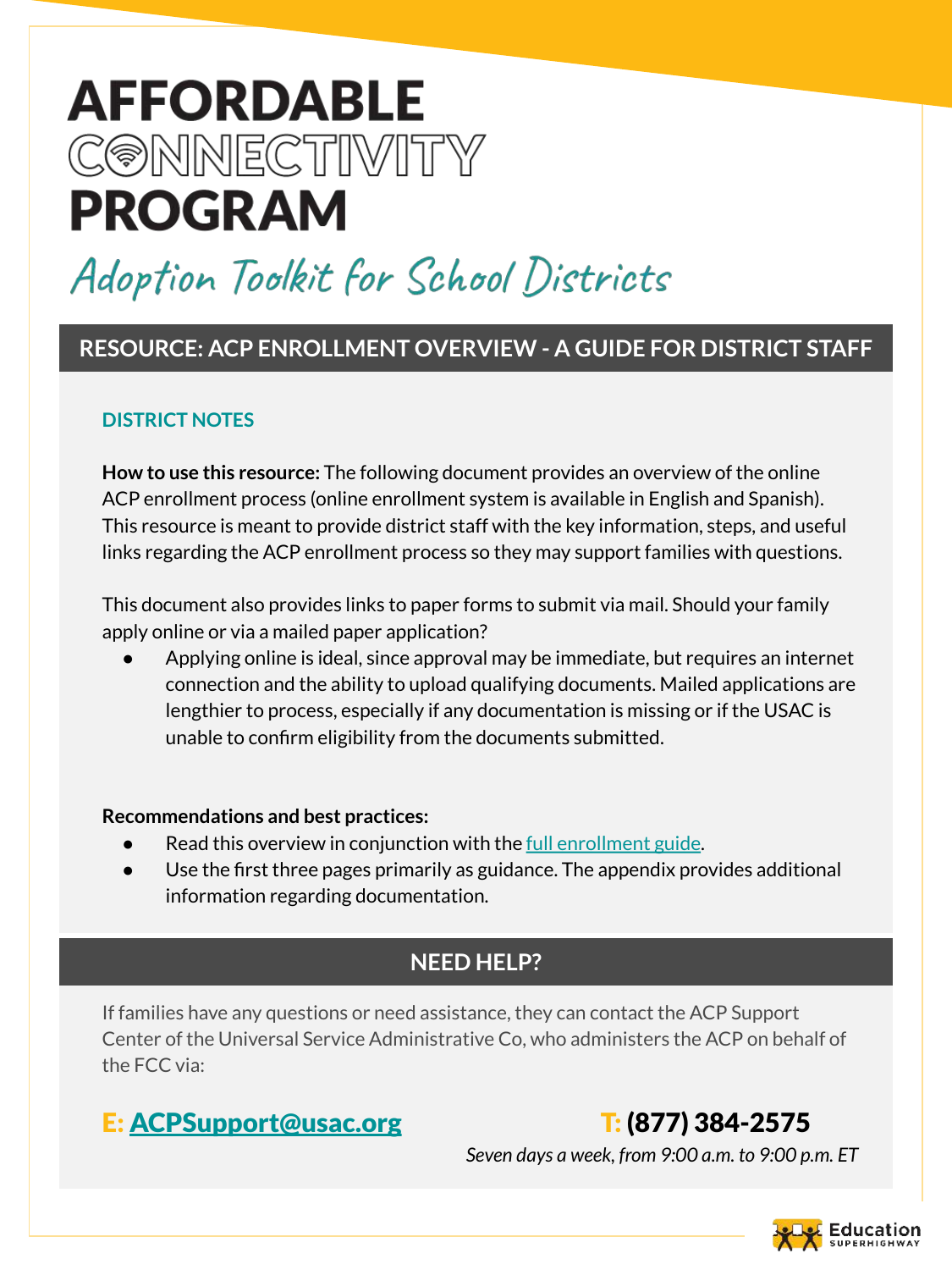# **AFFORDABLE CONNECTIVITY PROGRAM ENROLLMENT OVERVIEW**

#### *A guide for school district staff*

The Affordable Connectivity Program (ACP) helps families connect to the Internet from home by providing a monthly benefit of up to \$30 (up to \$75 on qualifying Tribal Lands). The ACP is a long-term \$14 billion program of the Federal Communications Commission (FCC) that, replaces the Emergency Broadband Benefit (a temporary program tied to the pandemic).

#### **WHAT DOES THE BENEFIT PROVIDE?**

- A discount of up to \$30 a month for broadband service (\$75 for on Tribal lands).
- A one-time discount of  $$100$ , with a co-payment of more than  $$10$  but less than  $$50$ , toward the purchase of a connected device (laptop, desktop or tablet) through a participating provider.
- A household is eligible for one benefit and one discount.

#### **HOW DOES THE FAMILY ENROLL?**

**Determines if they (or a dependent) are eligible for the ACP, and shows proof of eligibility.** A household is eligible if a member meets at least *one* of the [criteria](https://acpbenefit.org/do-i-qualify/) below. The household may have to provide [documents to demonstrate eligibility.](https://acpbenefit.org/how-to-apply/show-you-qualify/)



#### **Applies via one of three options:**

- 1. **Online at [ACPBenefit.org](https://acpbenefit.org/)** (National Verifier)
- 2. **Mail in an application** ([English](https://acpbenefit.org/wp-content/uploads/lifeline/images/ACP-Application-Form-English.pdf) or [Spanish](https://acpbenefit.org/wp-content/uploads/lifeline/images/ACP-Application-Form-Spanish.pdf)) and return it along with proof of eligibility to: **ACP Support Center, P.O. Box 7081, London, KY 40742**
	- For more information, see the [ACP Application Instructions](https://acpbenefit.org/wp-content/uploads/lifeline/images/ACP-Application-Instructions-FINAL.pdf)
	- $\circ$  It is recommended to include a Household Worksheet with the application [\(English](https://acpbenefit.org/wp-content/uploads/lifeline/images/ACP-Household-Worksheet-English.pdf) or [Spanish\)](https://acpbenefit.org/wp-content/uploads/lifeline/images/ACP-Household-Worksheet-Spanish.pdf). See the [Household Worksheet Instructions](https://acpbenefit.org/wp-content/uploads/lifeline/images/ACP-Household-Worksheet-Instructions-FINAL.pdf) for directions.
	- Print a [cover sheet](https://acpbenefit.org/wp-content/uploads/acp/documents/cover-sheet.pdf) so that USAC can match documents with the application.
- **3. Contact a participating broadband provider** directly to learn about their application process. For a full list of participating providers see: [acpbenefit.org/companies-near-me/](https://acpbenefit.org/companies-near-me/)**.**

*(Note only certain providers have been approved by the FCC to use an alternate application process and to enroll households directly, so most will need to apply via the National Verifier).*

**Receives confirmation that they have qualified. The applicant selects a [participating](https://www.fcc.gov/affordable-connectivity-program-providers) [internet provider](https://www.fcc.gov/affordable-connectivity-program-providers)** (also can search [USAC's online tool](https://acpbenefit.org/companies-near-me/)).

**Contacts the internet service provider, provides their application ID, and selects one of the provider's service plan(s).** Note that all internet plans are now eligible if the internet service provider is participating in the ACP.

**Enrolls with the internet service provider.** The provider may also have their own application that the applicant needs to fill out.

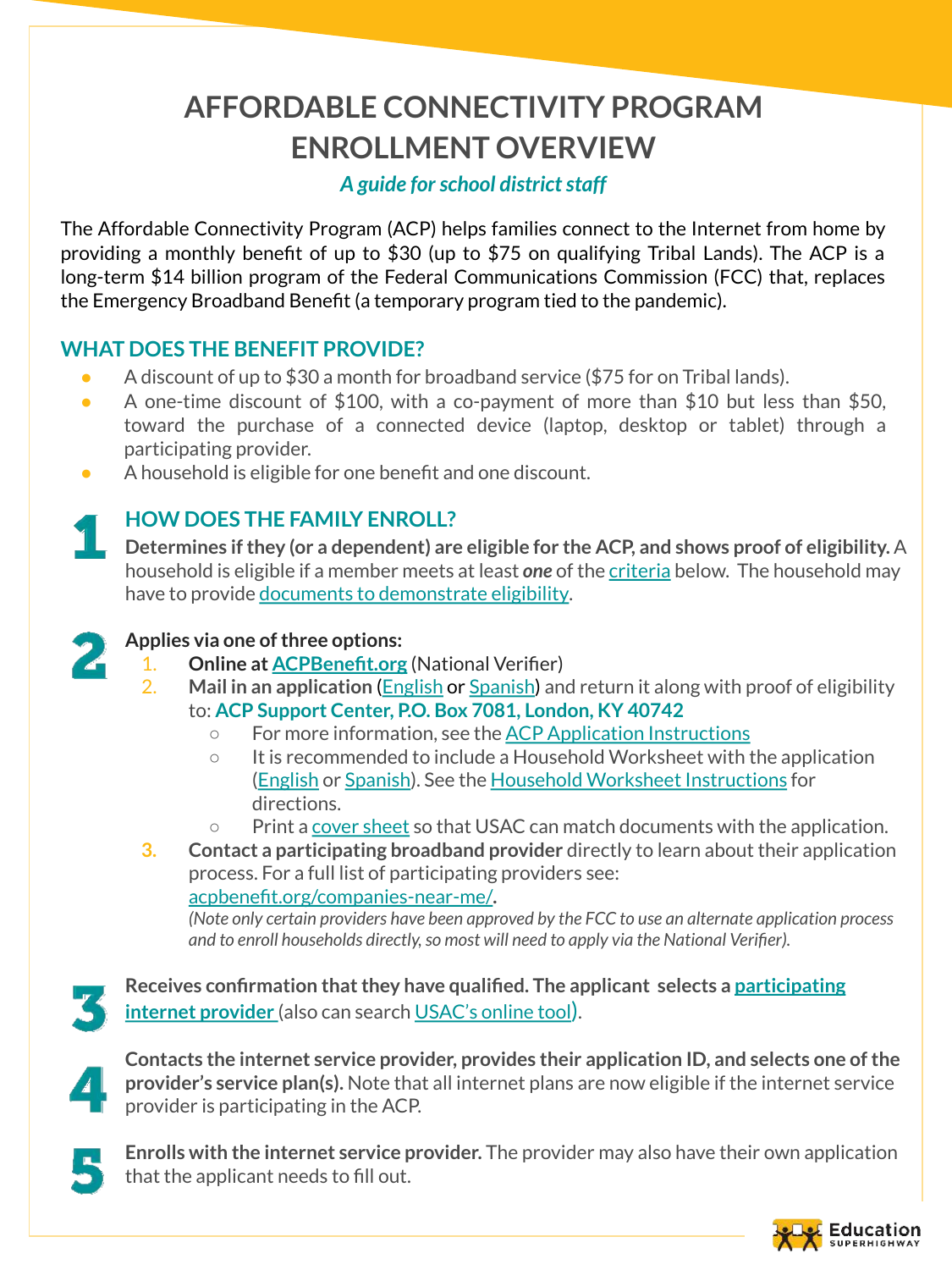### **MAJOR STEPS FOR ENROLLMENT IN THE ACP ONLINE SYSTEM, THE NATIONAL VERIFIER**

| <b>VISIT</b>      | acpbenefit.org                                                                                                                                                                                                                                                                                                                                                   | <b>APPLICATION NOTES</b>                                                                                                                                                                                                                                                                                                                                                                                                                                                                                                                                                                                                                                           |
|-------------------|------------------------------------------------------------------------------------------------------------------------------------------------------------------------------------------------------------------------------------------------------------------------------------------------------------------------------------------------------------------|--------------------------------------------------------------------------------------------------------------------------------------------------------------------------------------------------------------------------------------------------------------------------------------------------------------------------------------------------------------------------------------------------------------------------------------------------------------------------------------------------------------------------------------------------------------------------------------------------------------------------------------------------------------------|
|                   | <b>ENTER PERSONAL INFORMATION</b><br>First, Middle & Last Name<br>Date of Birth<br>$\bullet$                                                                                                                                                                                                                                                                     | First and last name may only consist of letters,<br>hyphens, spaces and single quotes. Middle name<br>is optional. The first name should be the family<br>member's legal name, not a nickname. The last<br>name must be at least 2 characters.                                                                                                                                                                                                                                                                                                                                                                                                                     |
| <b>STEP1</b>      | <b>CONFIRM IDENTITY</b><br>The following are the options to confirm<br>identity:<br><b>Social Security Number</b><br>$\bullet$<br>Tribal ID number<br>$\bullet$<br>Driver's License<br>Military ID<br>$\bullet$<br>Passport<br>$\bullet$<br><b>Taxpayer Identification Number</b><br>$\bullet$<br>$(ITIN)$ , or<br>Other Government ID (more below)<br>$\bullet$ | Depending on what they select, each option will<br>expand so they can enter their information. A<br>SS# is not required to participate in the ACP, but<br>providing one processes the application the<br>fastest. The applicant only has to provide the<br>last four digits of their SS# in the application.<br>The applicant will need to select a file from their<br>computer and upload it if they choose certain<br>verification types (i.e. drivers license, military<br>ID). The file must be less than 10MB and in jpg,<br>jpeg, png, pdf or gif format. If applying on a<br>smartphone, the applicant can take a picture of<br>the document and upload it. |
| <b>STEP3</b>      | <b>ENTER ADDRESS</b><br>Full home address                                                                                                                                                                                                                                                                                                                        | This should be the family's physical address,<br>including apartment or unit number. If there is<br>another adult at the address who may qualify<br>for the benefit, the family should fill out the<br>Household Worksheet.                                                                                                                                                                                                                                                                                                                                                                                                                                        |
| STEP <sub>4</sub> | <b>QUALIFY AS APPLICANT OR AS A</b><br><b>DEPENDENT</b><br>Decide if submitting information to<br>qualify as the applicant or on behalf<br>of a dependent                                                                                                                                                                                                        | The applicant decides whether to use their own<br>or their dependent's eligibility to qualify. If<br>applying through a dependent, the applicant will<br>need to provide the dependent's details (name,<br>date of birth and identity verification).                                                                                                                                                                                                                                                                                                                                                                                                               |
| <b>STEP 5</b>     | <b>CREATE AN ACCOUNT</b><br><b>Create Username</b><br>Can be an email address or<br>$\circ$<br>applicant's name in some<br>form<br><b>Create Password</b><br>Will have to meet certain<br>$\Omega$<br>length and character<br>requirements                                                                                                                       | Once an account is created, the applicant will be<br>taken to the dashboard where they can view,<br>access, and return to their application. The<br>applicant should note their Application ID,<br>username and password for their records.                                                                                                                                                                                                                                                                                                                                                                                                                        |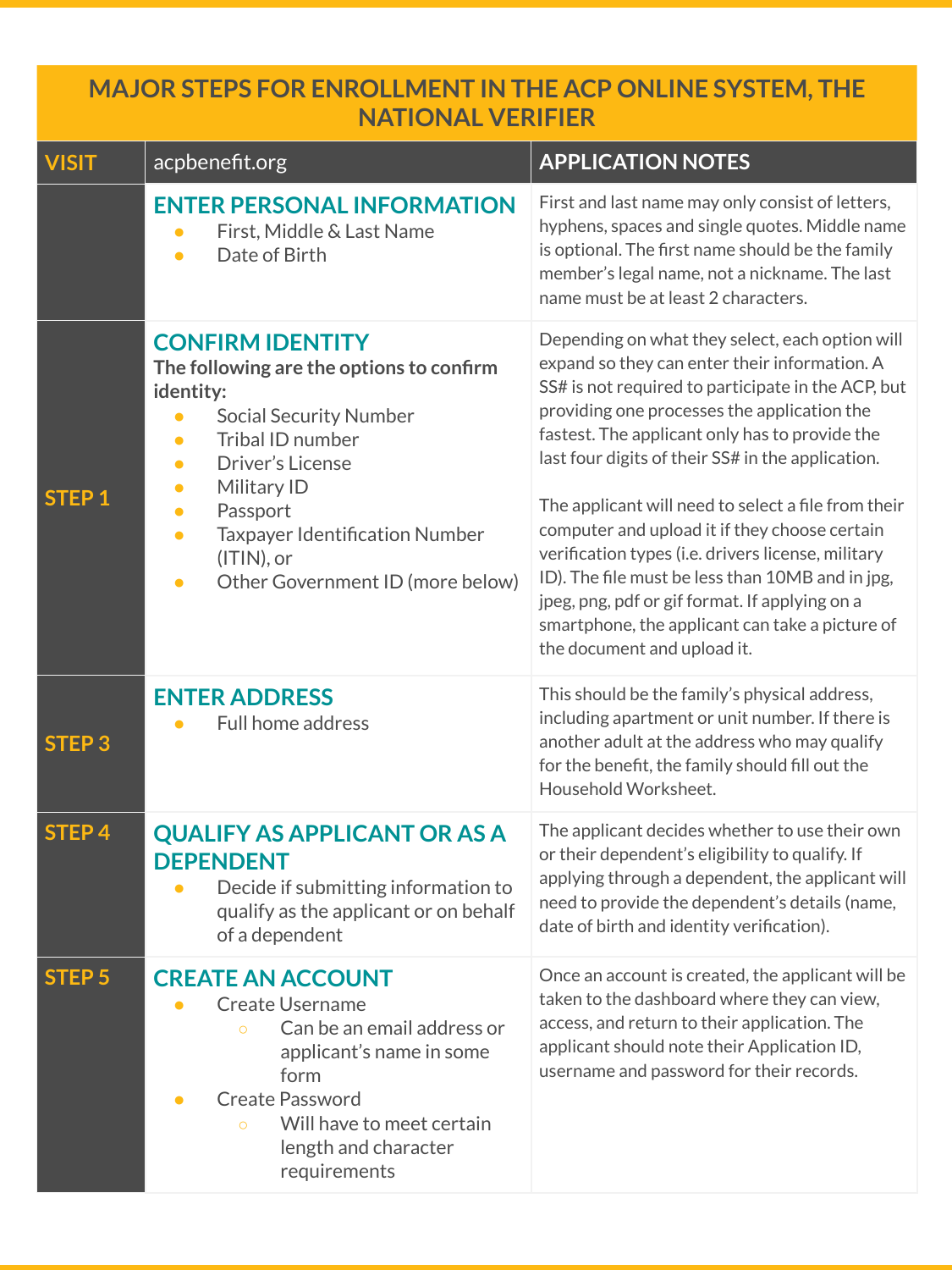| STEP 6            | <b>CONFIRM ELIGIBILITY</b><br>Select the criterion to qualify:<br><b>Participation in Lifeline</b><br><b>Income Eligibility</b><br>200% of the federal poverty guidelines<br>Participation in government assistance<br>programs:<br><b>Supplemental Nutrition Assistance</b><br>Program (SNAP)<br>Medicaid<br>$\bullet$<br>Supplemental Security Income (SSI)<br>$\bullet$<br><b>Federal Public Housing Assistance</b><br>$\bullet$<br><b>Veterans Pension and Survivors Benefit</b><br>$\bullet$<br><b>Special Supplemental Nutrition</b><br>$\bullet$<br>Program for Women, Infants, and<br>Children (WIC)<br><b>Participation in Free and Reduced Price School</b><br>Meal program, including through the USDA<br><b>Community Eligibility Provision (CEP)</b><br>Received a Federal Pell Grant during the<br>current year<br><b>Tribal specific programs:</b><br><b>Bureau of Indian Affairs General</b><br>Assistance<br>Head Start (only households meeting<br>$\bullet$<br>the income qualifying standard)<br>Tribal Temporary Assistance for Needy<br>$\bullet$<br>Families<br>Food Distribution Program on Indian<br>$\bullet$ | Next the applicant will need to confirm their<br>eligibility for the benefit. The applicant will need<br>to select at least one of the criteria (check all<br>that apply). Depending on the criterion they<br>choose they may need to provide<br>documentation.<br>Families can qualify through their child or<br>dependent, for example, if their student<br>participates in the free or reduced lunch or<br>breakfast program, or if their school participates<br>in the CEP. For CEP schools, USAC automatically<br>checks the name of the CEP school against the<br><b>Food Research and Action Center (FRAC)</b><br>database. The family will need to select the<br>student's school from a dropdown list.<br>The family will also need to provide<br>documentation showing the student's<br>enrollment in the qualifying year, such as a<br>report card or an official school document that<br>states the school name, student's name, and<br>school year. Districts may want to prepare a<br>letter for families confirming their student's<br>enrollment. |
|-------------------|-----------------------------------------------------------------------------------------------------------------------------------------------------------------------------------------------------------------------------------------------------------------------------------------------------------------------------------------------------------------------------------------------------------------------------------------------------------------------------------------------------------------------------------------------------------------------------------------------------------------------------------------------------------------------------------------------------------------------------------------------------------------------------------------------------------------------------------------------------------------------------------------------------------------------------------------------------------------------------------------------------------------------------------------------------------------------------------------------------------------------------------------|-------------------------------------------------------------------------------------------------------------------------------------------------------------------------------------------------------------------------------------------------------------------------------------------------------------------------------------------------------------------------------------------------------------------------------------------------------------------------------------------------------------------------------------------------------------------------------------------------------------------------------------------------------------------------------------------------------------------------------------------------------------------------------------------------------------------------------------------------------------------------------------------------------------------------------------------------------------------------------------------------------------------------------------------------------------------|
|                   | Reservations                                                                                                                                                                                                                                                                                                                                                                                                                                                                                                                                                                                                                                                                                                                                                                                                                                                                                                                                                                                                                                                                                                                            |                                                                                                                                                                                                                                                                                                                                                                                                                                                                                                                                                                                                                                                                                                                                                                                                                                                                                                                                                                                                                                                                   |
| STEP <sub>7</sub> | <b>REVIEW INFORMATION</b>                                                                                                                                                                                                                                                                                                                                                                                                                                                                                                                                                                                                                                                                                                                                                                                                                                                                                                                                                                                                                                                                                                               | The applicant will need to review and confirm<br>the accuracy of the information they provided,<br>as well as consent to this information being<br>collected, used, shared, and retained for the<br>purposes of applying.                                                                                                                                                                                                                                                                                                                                                                                                                                                                                                                                                                                                                                                                                                                                                                                                                                         |
| STEP <sub>8</sub> | <b>SIGN AGREEMENT</b><br>Type full legal name in the signature<br>box and check the box that this<br>digital signature is the same as if<br>they signed with a pen                                                                                                                                                                                                                                                                                                                                                                                                                                                                                                                                                                                                                                                                                                                                                                                                                                                                                                                                                                      | The family member initials next to each<br>paragraph that the information is accurate and<br>they will follow the terms of the ACP.<br>Ensure the first letter of the last name is<br>capitalized.                                                                                                                                                                                                                                                                                                                                                                                                                                                                                                                                                                                                                                                                                                                                                                                                                                                                |
| STEP <sub>9</sub> | <b>RECEIVE CONFIRMATION THAT</b><br><b>THE APPLICATION IS APPROVED</b>                                                                                                                                                                                                                                                                                                                                                                                                                                                                                                                                                                                                                                                                                                                                                                                                                                                                                                                                                                                                                                                                  | The family may be approved immediately or the<br>application will need further review. If they<br>need assistance, they can call the ACP Support<br>Center.                                                                                                                                                                                                                                                                                                                                                                                                                                                                                                                                                                                                                                                                                                                                                                                                                                                                                                       |